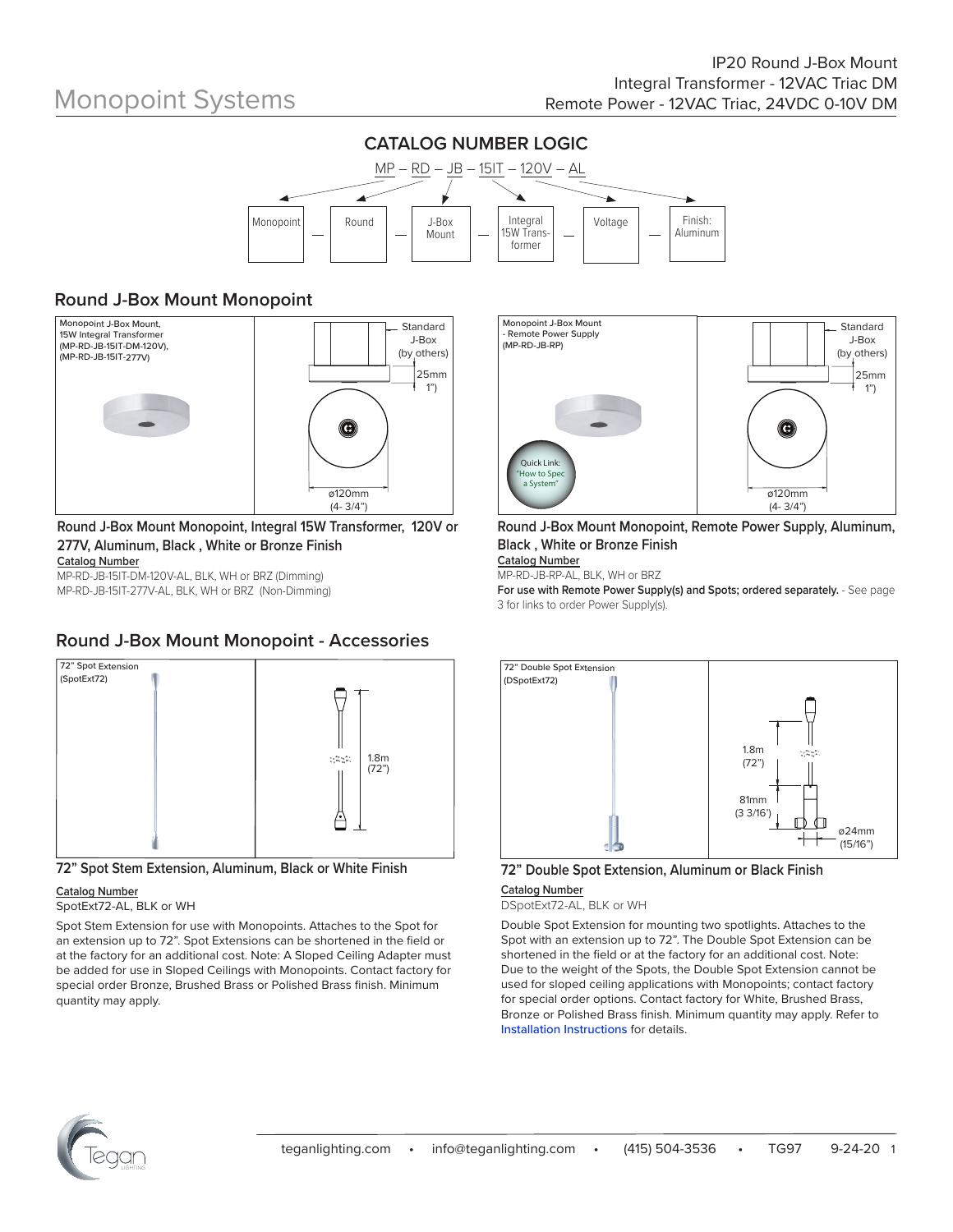### **Double Recessed Enclosure Monopoint - Accessories**



#### **Universal Sloped Ceiling Adapter, Aluminum, Black or White**

#### **Catalog Number**

#### USCA-AL, BLK or WH

The Universal Sloped Ceiling Adapter allows for angle adjustment of any Spotlight when connected to a Monopoint installed on a sloped ceiling. Tilts 90º and rotates 350º. Contact factory for Brushed Brass, Polished Brass or Bronze finish. Minimum quantity may apply.

### **12VAC Integral Transformer for Round J-Box Mount Monopoint<sup>1,2,3,4</sup>**

| Catalog Code      | <b>Driver Description</b> | <b>Watts</b> | Min / Max | <b>Typical Transformer Links</b> |
|-------------------|---------------------------|--------------|-----------|----------------------------------|
| MPRD-15IT-DM-120V | 15W-Electronic-12VAC-120V | <b>15W</b>   | 3W/15W    | <b>Hatch-RL LED Series</b>       |
| MPRD-15IT-277V    | 15W-Electronic-12VAC-277V | 15W          | 3W/15W    | <b>Hatch-RL LED Series</b>       |

Notes

1 Due to the rapidly evolving technology for Semiconductor products, Tegan driver options are subject to change at any time, without notice. In addition, if any of the standard drivers are out of stock or discontinued, Tegan Lighting will supply an equal as needed. Tegan can also supply alternative drivers upon request; contact the factory for details.

2 Minimum and maximum wattage information provided by the driver manufacturer, refer to linked driver specification sheets for more detail and verification. Subject to change.

3 Tegan LED emitters, like all LEDs, undergo a natural depreciation in lumen output. This depreciation is within the specifications of LM-80. Extreme ambient temperatures, dusty environments, and power conditions may affect the depreciation. Wattage requirements and lumen output are subject to change with ongoing developments in LED technology.

4 12VAC dimming transformers are Electronic (ELV) only. 277V = Non-Dimming.

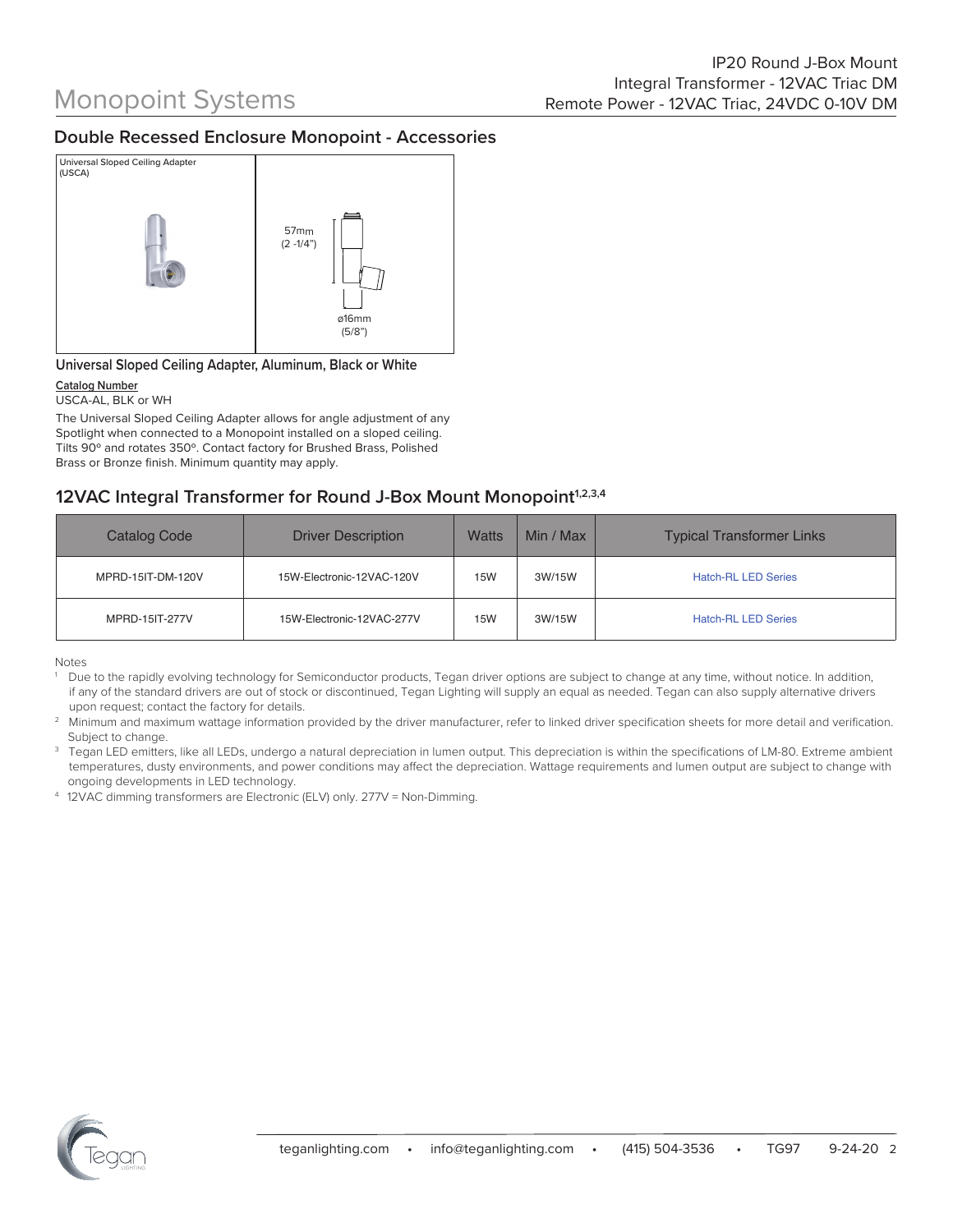

|                                  | Integral Power Supply Version: Supplied with an integral 15W 12VAC Transformer, 120V or 277V for use<br>with 12VAC MR-16 LED Spots. Spot; ordered separately.                                                                                                                                                                                                                                                                                                                                                                                                                                                          |
|----------------------------------|------------------------------------------------------------------------------------------------------------------------------------------------------------------------------------------------------------------------------------------------------------------------------------------------------------------------------------------------------------------------------------------------------------------------------------------------------------------------------------------------------------------------------------------------------------------------------------------------------------------------|
|                                  | Remote Power Supply Version: Can be specified with a 12VAC Transformer 120V or 277V for use with<br>12VAC MR-16 LED Spots or a 24VAC Driver (not integral) for use with a dedicated LED Spot. Spot and<br>Power Supply; ordered separately.                                                                                                                                                                                                                                                                                                                                                                            |
|                                  | Note: Shown as installed with a 12VDC MR-16 Arlo Spotlight, not included with Monopoint; specify<br>desired Spotlight separately.                                                                                                                                                                                                                                                                                                                                                                                                                                                                                      |
| Material:                        | Extruded and machined aluminum.                                                                                                                                                                                                                                                                                                                                                                                                                                                                                                                                                                                        |
| Finish:                          | Brushed Aluminum (AL), Matte White (WH), Matte Black (BLK), Oil-Rubbed Bronze (BRZ). Brushed Brass<br>(BBR), Polished Brass (PBR) (Special Order. Minimum 25).                                                                                                                                                                                                                                                                                                                                                                                                                                                         |
| Monopoint:                       | Integral Power Supply: J-Box Monopoint - 15W Integral 12VAC Transformer - 120V or 277V<br>(MP-RD-JB-15IT-DM-120V), (MP-RD-JB-15IT-277V) for MR-16 LED Spots.<br>Remote Power Supply: J-Box Monopoint - Remote Power Supply (MP-RD-JB-RP); For a remote 12VAC<br>Transformer or 24VDC Driver. Power supplies specified separately. Refer to links below.                                                                                                                                                                                                                                                                |
| Accessories:                     | 72" Spot Extension (SpotExt72), 72" Double Spot Extension (DSpotExt72), Universal Sloped Ceiling<br>Adapter (USCA). Refer to pages 1 and 2 for finish options.                                                                                                                                                                                                                                                                                                                                                                                                                                                         |
| Source/<br>Spot:                 | Integral Power Supply Version: Spot and lamp ordered separately. Refer to linked Spotlight<br>Specification sheets on pages 4-5 for details. In-rush may be a factor with other manufacturers' LED<br>MR-16 lamps; refer to lamp manufacturers' spec sheets. to determined the correct power supply<br>wattage required for the number of lamps specified.<br>Remote Power Supply Version: 12VAC transformer, Spot and lamp ordered separately or 24VDC<br>driver and dedicated LED Spot ordered separately. Refer to pages 4 & 5 for links to Spot Spec sheets.                                                       |
| <b>Integral Power</b><br>Supply: | Refer to the Power Supply Chart on p. 2 for details. NOTE: 12VAC transformers are Electronic (ELV)<br>only. In-rush may be a factor with other manufacturers LED MR-16 lamps; refer to lamp manufacturers'<br>spec sheets.                                                                                                                                                                                                                                                                                                                                                                                             |
| Remote Power<br>Supply:          | Ordered separately. Refer to 24VDC Driver Specsheet, 12VAC Electronic Transformer Specsheet<br>or 12VAC Magnetic Transformer Specsheet for Power Supply options. NOTE: For dimming LED MR-<br>16 lamps (Soraa) with electronic/magnetic transformers, please refer our MR-16 LED Specsheet for<br>technical details and to determined the correct power supply wattage required for the number of<br>lamps specified and to determine the correct power supply wattage required for the number of lamps<br>specified. In-rush may be a factor with other manufacturers LED MR-16 lamps; refer to their spec<br>sheets. |
| Installation:                    | Refer to Installation Instructions for details.                                                                                                                                                                                                                                                                                                                                                                                                                                                                                                                                                                        |
| Labels:                          | ETL & CE Listed; Tested to UL 1574 - Issue: 2004/09/07 Ed: 3 Rev:2012/01/25 UL Standard for Safety<br>Track Lighting Systems. IP20. Interior use only. In a continuing effort to offer the best product possible<br>we reserve the right to change, without notice, specifications or materials. Technical specification<br>sheets that appear on teganlighting.com are the most recent version and supersede all other versions<br>that exist in any other printed or electronic form. 3 Year Warranty.                                                                                                               |

Category: The Round Monopoint is ideal for installations that require mounting a Spotlight to a J-box.



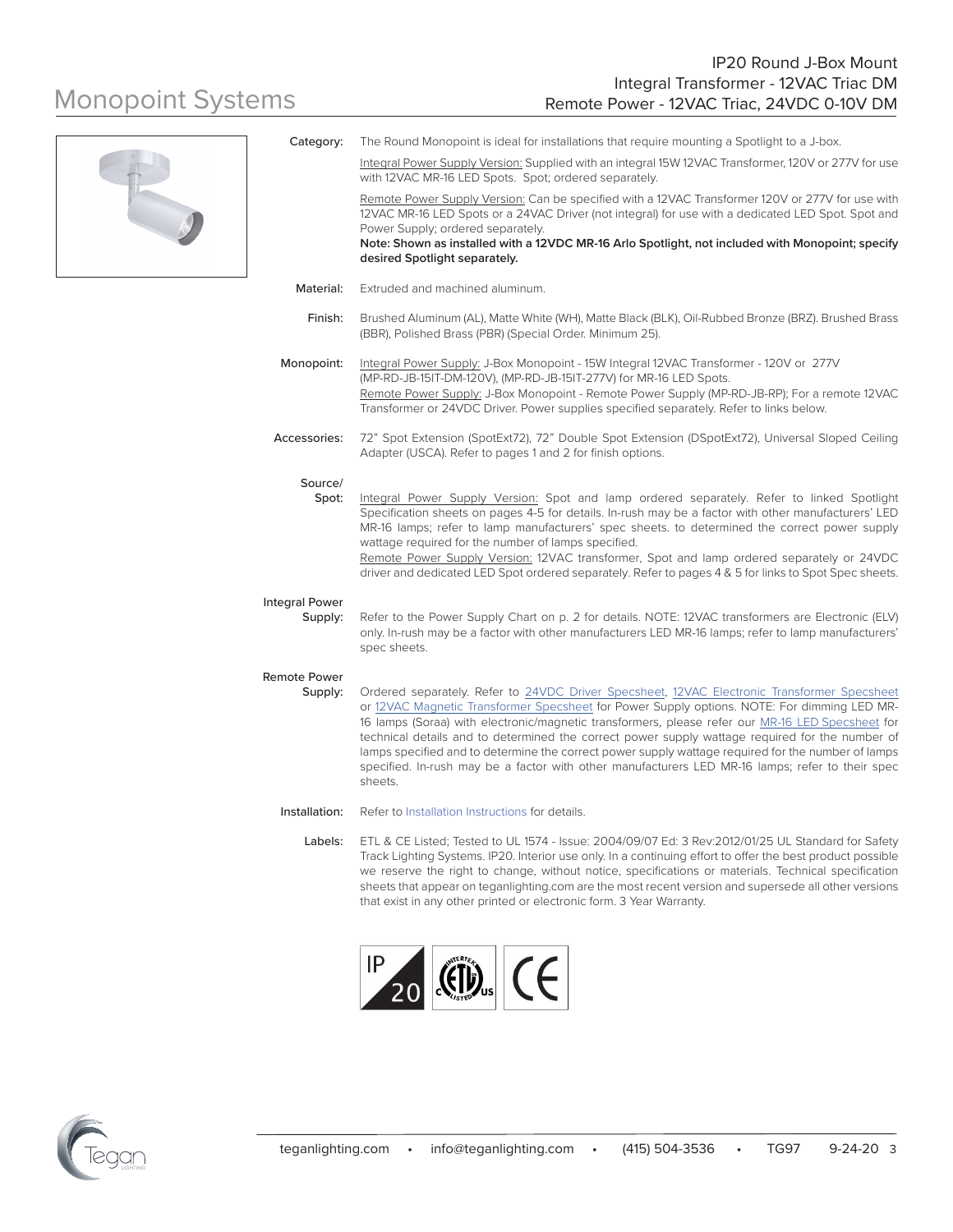## **Round J-Box Mount Monopoint - 12VAC Spotlights**



## **Round J-Box Mount Monopoint - 24VDC Spotlights**